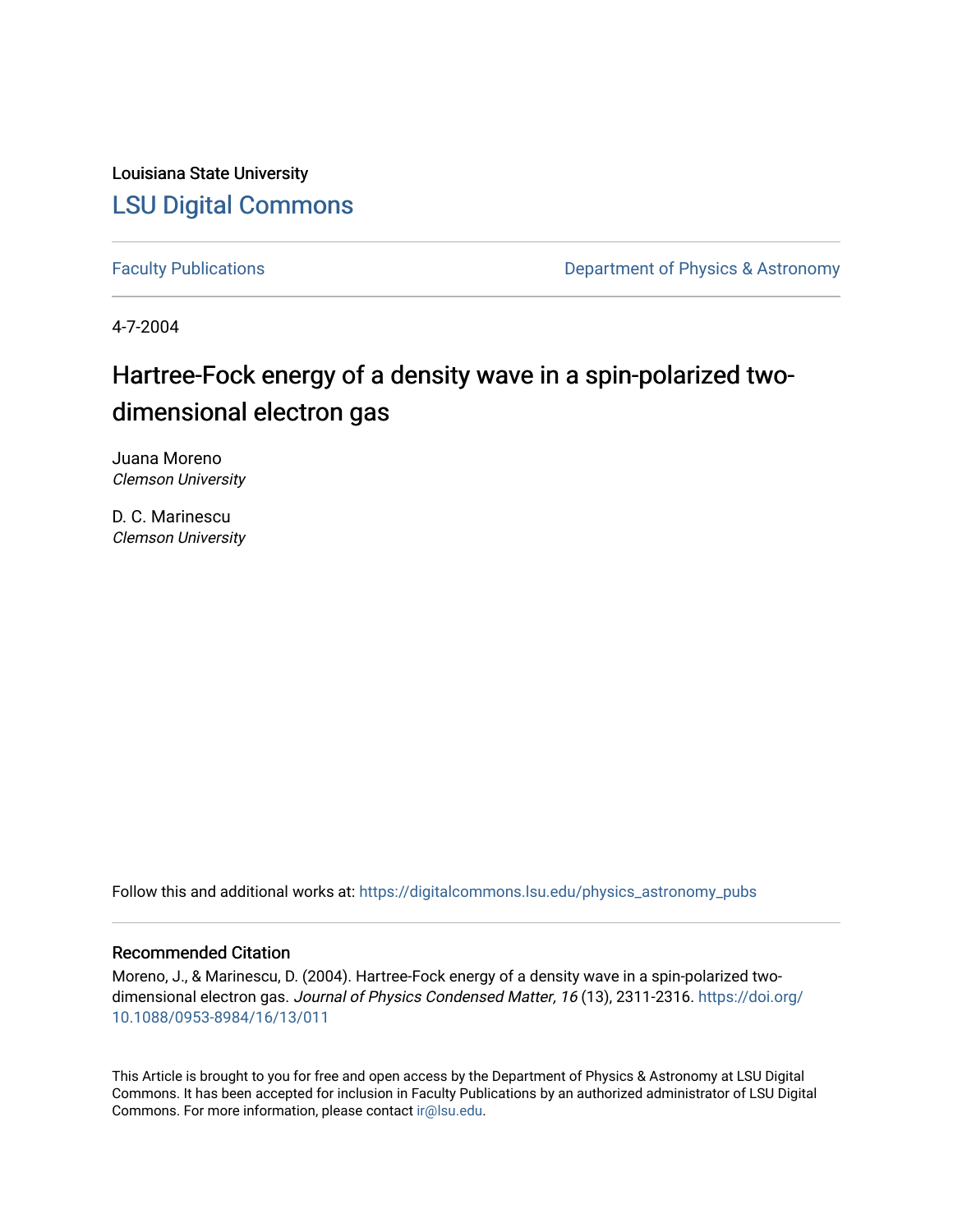Juana Moreno and D. C. Marinescu

Department of Physics, Clemson University, Clemson, SC 29634

#### Abstract.

We calculate the Hartree-Fock energy of a density-wave in a spin polarized twodimensional electron gas using a short-range repulsive interaction. We find that the stable ground state for a short-range potential is *always* either the paramagnetic state or the uniform ferromagnetic state. The energy of a density-wave state is, however, reduced by a factor proportional to  $(1 - \zeta^2)$ , where  $\zeta$  is the polarization of the electron gas. Since this situation occurs in the most unfavorable conditions (shortrange repulsive interaction) it is therefore conceivable that by including higher order many-body corrections to the interaction a density-wave ground state is indeed found to be stable.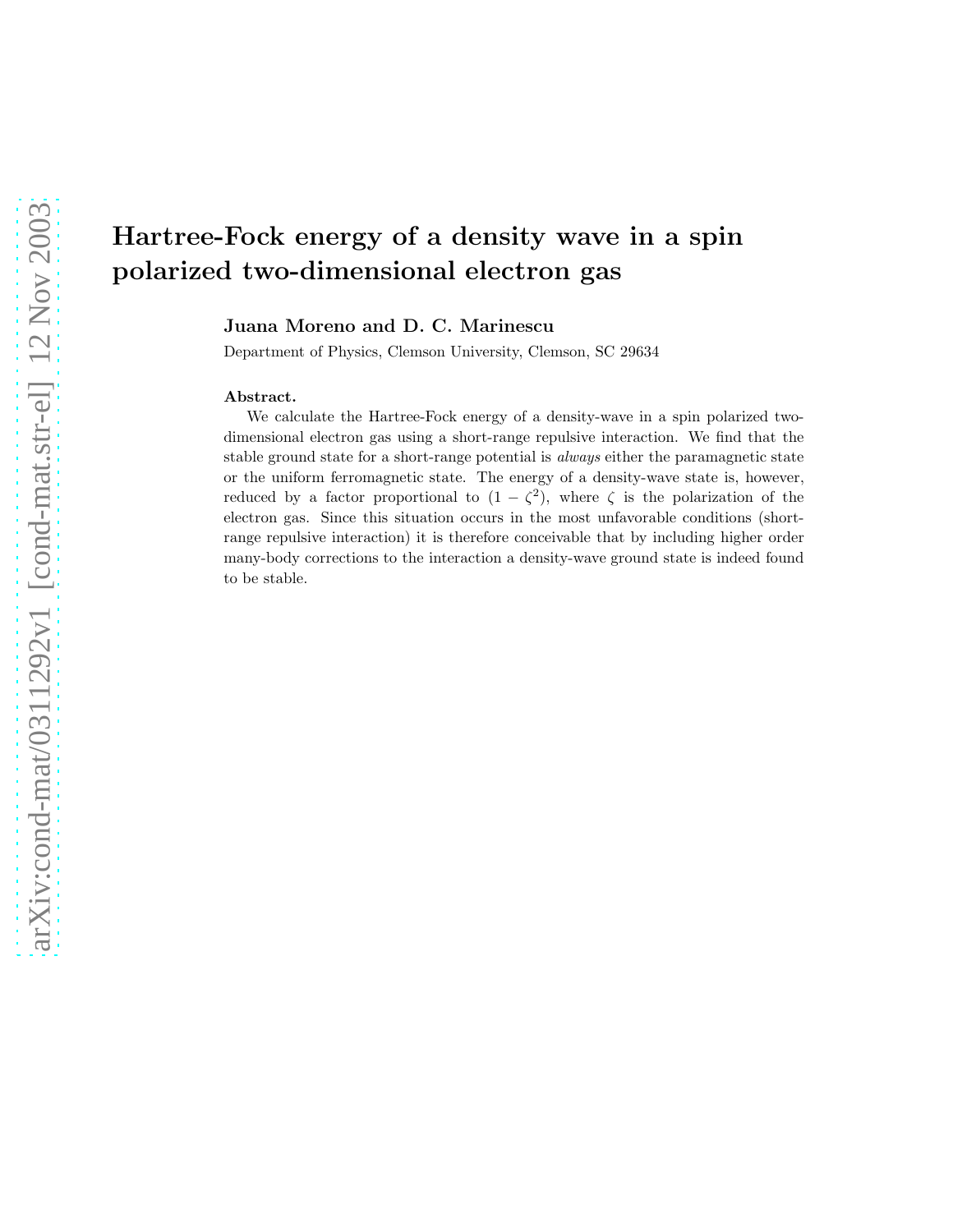The possible existence of a non-uniform ground state for a two-dimensional (2D) electron system in the presence of a magnetic field has been proposed in explaining the results of a number of recent experiments. Several examples of such puzzling data are the unidirectional charge-density-wave states that appear in partially filled Landau levels [\[1,](#page-6-0) [2\]](#page-6-1), the incompressible, inhomogeneous insulating phase in p-GaAs/AlGaAs heterostructures displaying metal-insulator transition [\[3,](#page-6-2) [4\]](#page-6-3), and the unusual magnetooptical properties of the ferromagnetic phase of p-type  $Cd_{1-x}M_{x}Te$  quantum wells [\[5\]](#page-6-4).

Numerical calculations[\[6\]](#page-6-5) have definitely proved that at low densities an unpolarized electron gas forms a Wigner crystal. However, a study of point defects in the twodimensional Wigner crystal suggests that the quantum melting could be continuous rather than first order[\[7\]](#page-7-0), leaving open the possibility of inhomogeneous intermediate phases.

The idea of a non-uniform ground state in a paramagnetic 2D electron system has surfaced before. Prior to the discovery of the quantum Hall effect, it was argued that in 2D GaAs-type structures the ground state was a charge-density-wave [\[8\]](#page-7-1). More recent experimental  $[1, 2]$  $[1, 2]$  and theoretical  $[9, 10]$  $[9, 10]$  results point indeed to the existence of charge-density-wave states in partially filled higher Landau levels on account of the quasi-one-dimensional electron motion.

In this work we are interested in the possible formation of density waves in a 2D electron system that exhibits a very large Zeeman splitting. This situation occurs in II-VI dilute-magnetic semiconductor structures where the effective Land´e factor is up to thousands of times the band value. This is exactly opposite to the case in GaAs, where the cyclotron energy is dominant. For example, in GaAs the ratio of the cyclotron frequency to the Zeeman splitting is around 14, while the same ratio is close to 1/20 in  $Zn_{1-x}Cd_xSe$ .

Quantum Monte Carlo results show that the exchange-correlation hole is larger in the polarized electron gas  $[11, 12]$  $[11, 12]$  suggesting that a highly polarized system is prone to density instabilities. Whether or not the instability develops before the Wigner crystallization and its dependence on the degree of polarization has not been studied yet. Here, we calculate the Hartree-Fock (HF) energy of a spin density wave state in a spin polarized system for a delta-function repulsive interaction, the most unfavorable situation for the development of a density-wave instability in an isotropic system.

It is well known that in three dimensions, within the HF approximation and for an unscreened Coulomb interaction, the paramagnetic state is unstable with respect to formation of a spin density wave with wave vector near  $2k_F$  [\[13\]](#page-7-6). However, for a short-range potential the stable HF solution is always either the usual paramagnetic state or the uniform ferromagnetic state [\[14\]](#page-7-7). We find that this result holds also in the 2D polarized system. In this case, however, the difference in energy between a density wave state with momentum **q**,  $E(\mathbf{q})/N$ , and the ferromagnetic state,  $E(\mathbf{q} = 0)/N$ , is reduced by a factor proportional to  $(1 - \zeta^2)$ , where  $\zeta = (n_{\uparrow} - n_{\downarrow})/n$  is the polarization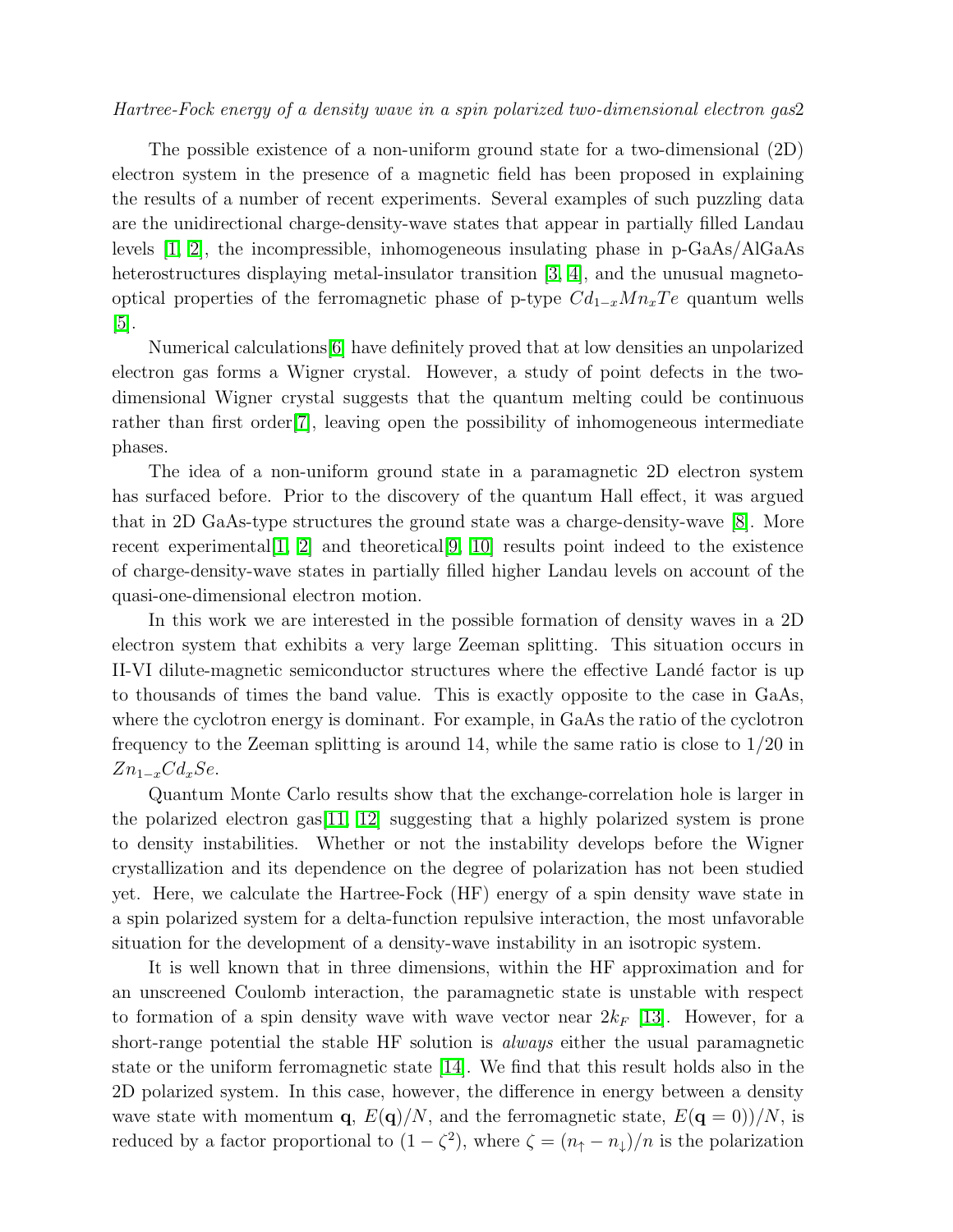of the electron gas,

$$
\frac{E(\mathbf{q}) - E(\mathbf{q} = 0)}{N} = \mathbf{q}^2 \frac{1 - \zeta^2}{4}.
$$
\n(1)

If the background charge is allowed to relax, as in the deformable jellium model, our result applies to both spin- and charge-density waves [\[15\]](#page-7-8).

Since the effective electronic interaction in real systems is somewhere in between the short-range delta-function and the unscreened Coulomb potential our result suggest the possibility of an inhomogeneous density wave ground state in highly polarized twodimensional electron systems. If this inhomogeneous state exists it will be most probably a charge density wave, since electronic correlations in real systems favor charge-density over spin-density wave instabilities [\[15\]](#page-7-8). Below we present the details of our analysis.

A density wave develops when the correlation function between an electron with momentum **k** and spin  $\sigma$  and another electron with momentum **k**+q and spin  $\sigma'$ ,  $\langle \psi_{\mathbf{k}\sigma}^{\dagger} \psi_{\mathbf{k}+\mathbf{q}\sigma'} \rangle$  becomes finite. When  $\sigma = \sigma'$ , a charge-density wave is formed, while  $\sigma \neq \sigma'$  corresponds to a spin-density wave. The interacting electron system Hamiltonian is diagonalized by a canonical transformation that introduces a new set of operators:

$$
\psi_{\mathbf{k}}^{lower} = \cos\left(\theta_{\mathbf{k}}/2\right)\psi_{\mathbf{k}-\frac{\mathbf{q}}{2}\sigma} + \sin\left(\theta_{\mathbf{k}}/2\right)\psi_{\mathbf{k}+\frac{\mathbf{q}}{2}\sigma'}\tag{2}
$$

$$
\psi_{\mathbf{k}}^{upper} = -\sin\left(\theta_{\mathbf{k}}/2\right)\psi_{\mathbf{k}-\frac{\mathbf{q}}{2}\sigma} + \cos\left(\theta_{\mathbf{k}}/2\right)\psi_{\mathbf{k}+\frac{\mathbf{q}}{2}\sigma'},\tag{3}
$$

where  $\theta_{\mathbf{k}}$  is the coupling parameter and  $\psi_{\mathbf{k}}^{lower}(\psi_{\mathbf{k}}^{upper})$  $\mathbf{k}^{upper}$ ) refers to the new lower (upper) band excitations.

The Hartree-Fock ground state energy is a function of **q** and the parameters  $\theta_{\mathbf{k}}$ [\[14\]](#page-7-7). For a system with N electrons, volume V and polarization  $\zeta$  the total ground state energy is:

$$
E(\mathbf{q}) = \frac{1}{2m} \sum_{\mathbf{k}} \left[ \mathbf{k}^2 + \frac{\mathbf{q}^2}{4} - (\mathbf{k} \cdot \mathbf{q}) \cos \theta_{\mathbf{k}} \right] - \frac{H}{2} \left[ \sum_{\mathbf{k}} \cos \theta_{\mathbf{k}} - N \zeta \right]
$$

$$
-\frac{1}{2V} \sum_{\mathbf{k}\mathbf{k}'} v(\mathbf{k} - \mathbf{k}') \cos^2 \left[ (\theta_{\mathbf{k}} - \theta_{\mathbf{k}'} )/2 \right]
$$
(4)

where the first term is the kinetic energy, the second is the effective Zeeman energy $\ddagger$ , needed to fulfill the constraint of constant polarization, and the last one the Coulomb and exchange energies.

<span id="page-3-0"></span>For a delta-function interaction with strength  $v(\mathbf{k} - \mathbf{k}') = v_0$  the total ground state energy in atomic units § becomes:

$$
E(\mathbf{q}) = \sum_{\mathbf{k}} \left[ \mathbf{k}^2 + \frac{\mathbf{q}^2}{4} - (\mathbf{k} \cdot \mathbf{q}) \cos \theta_{\mathbf{k}} \right] - \frac{H}{2} \left[ \sum_{\mathbf{k}} \cos \theta_{\mathbf{k}} - N\zeta \right]
$$

$$
-\frac{v_0}{4V} \left[ \left( \sum_{\mathbf{k}} \cos \theta_{\mathbf{k}} \right)^2 + \left( \sum_{\mathbf{k}} \sin \theta_{\mathbf{k}} \right)^2 - N^2 \right].
$$
(5)

<sup> $\ddagger$ </sup> The spin magnetization is written as  $M = \frac{N\zeta}{2}$  $\frac{\sqrt{\zeta}}{2} = \frac{1}{2}$ 2  $\sum$ k  $\cos \theta_{\mathbf{k}}$ .

§ **k** and **q** are in units of inverse Bohr radius  $(a_0^{-1})$  and the energy in rydbergs.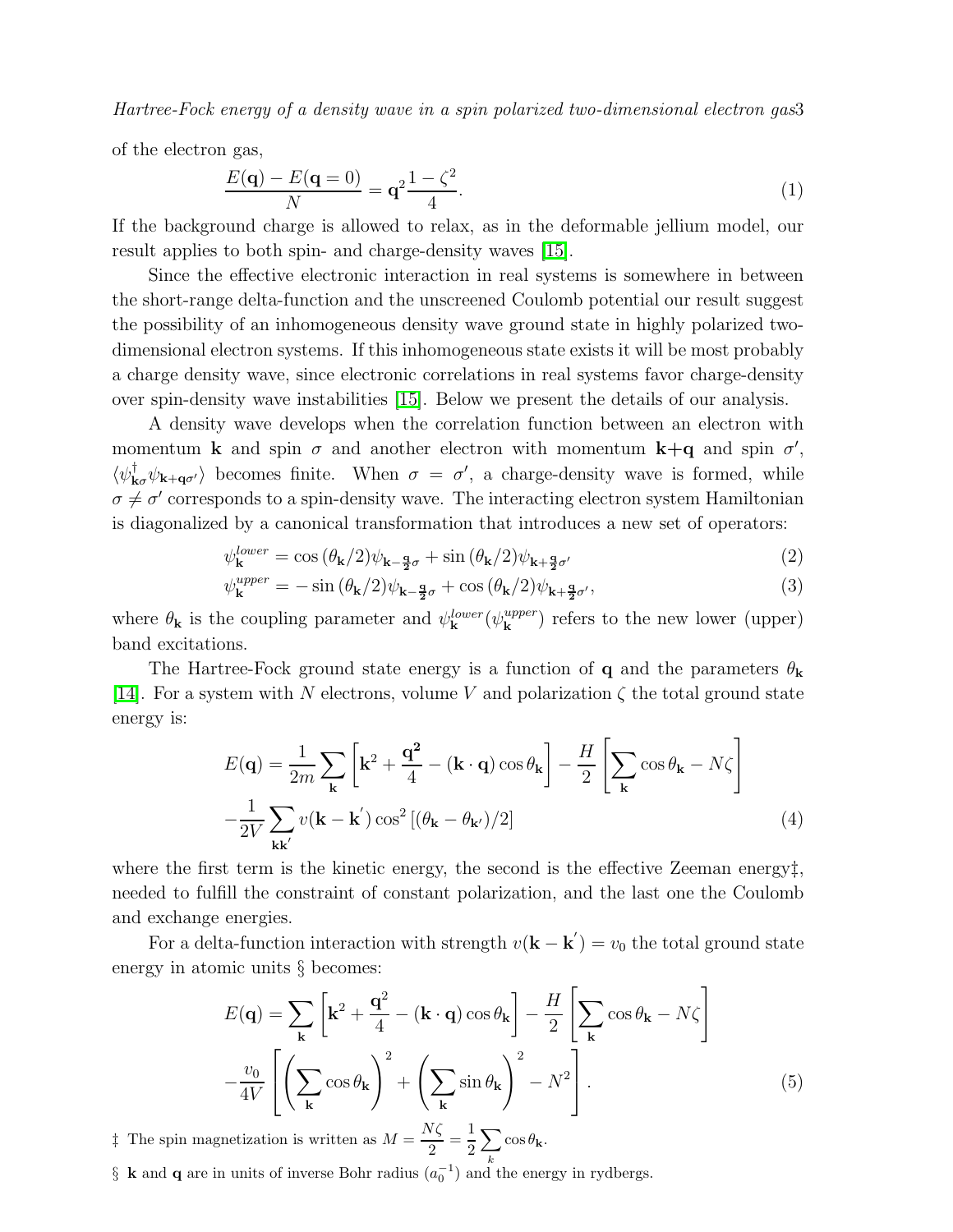

<span id="page-4-1"></span>Figure 1. Normalized Hartree-Fock energy of the spin density wave state,  $(E(q) E^{PARA}$ )/(NE<sub>F</sub>) versus its normalized momentum,  $\mathbf{q}/k_F$ , for  $\zeta = 0.5$  and different values of the effective potential strength,  $v_{eff}$ , as indicated in the legend.

<span id="page-4-0"></span> $E(\mathbf{q})$  reaches a minimum with respect to  $\theta_{\mathbf{k}}$  when

$$
\tan \theta_{\mathbf{k}} = \frac{\kappa(v_0, \zeta)}{2\mathbf{k} \cdot \mathbf{q} + H'(v_0, \zeta)} \quad \text{and} \quad \kappa(v_0, \zeta) = \frac{v_0}{V} \sum_{k} \sin \theta_k \quad (6)
$$

where  $n = N/V, \zeta =$ 1 N  $\sum$ k  $\cos \theta_k$  and  $H' = H + v_0 \zeta n$ .

The quasi-particle energy in the ground state when only the lower band is occupied is given by:

$$
\epsilon_k^{lower} = \mathbf{k}^2 + \frac{\mathbf{q}^2}{4} + \frac{nv_0}{2} - \frac{1}{2}\sqrt{[2\mathbf{k}\cdot\mathbf{q} + H'(v_0,\zeta)]^2 + \kappa^2(v_0,\zeta)}.
$$
(7)

The solution for  $\mathbf{q}' = \lambda \mathbf{q}, v'_0 = v_0/\lambda, V' = V/\lambda^3$  is homologous to that for  $\mathbf{q}, v_0, V$ , and results in  $\kappa' = \lambda^2 \kappa$  and  $H' = \lambda^2 H$ . Then, from a numerical point of view, the simpler way to minimize the total energy is to take  $\kappa(v_0, \zeta) = 1$  and a fixed value for the parameter  $H'$ , select the maximum occupied energy in the lower band, and then compute  $n, \zeta, v_0$  and  $E(\mathbf{q})$  for this choice of parameters using Eqs. [\(5\)](#page-3-0) and [\(6\)](#page-4-0).

Fig. [1](#page-4-1) displays our results for the normalized energy per particle of the spin density wave state,  $E(\mathbf{q})/(NE_F)$ , as function of normalized momentum,  $\mathbf{q}/k_F$ , for  $\zeta = 0.5$  and several values of the effective potential strength,  $v_{eff}$  =  $\bar n v_0$  $E_{F}$ =  $v_0$  $2\pi$ . The energy is measured with respect to the energy of the paramagnetic state with the same density and polarization,  $\frac{E^{PARA}}{NE}$  $NE_{\bar{F}}$ = 1 2  $(1+\zeta^2)+\frac{v_{eff}}{4}$ 4  $(1 - \zeta^2)$ . For values of  $v_{eff} > 2$  there is a range of momenta where the density wave states are lowest in energy than the nonmagnetic state. However, *always* the absolute minimum is at  $q = 0$ , the ferromagnetic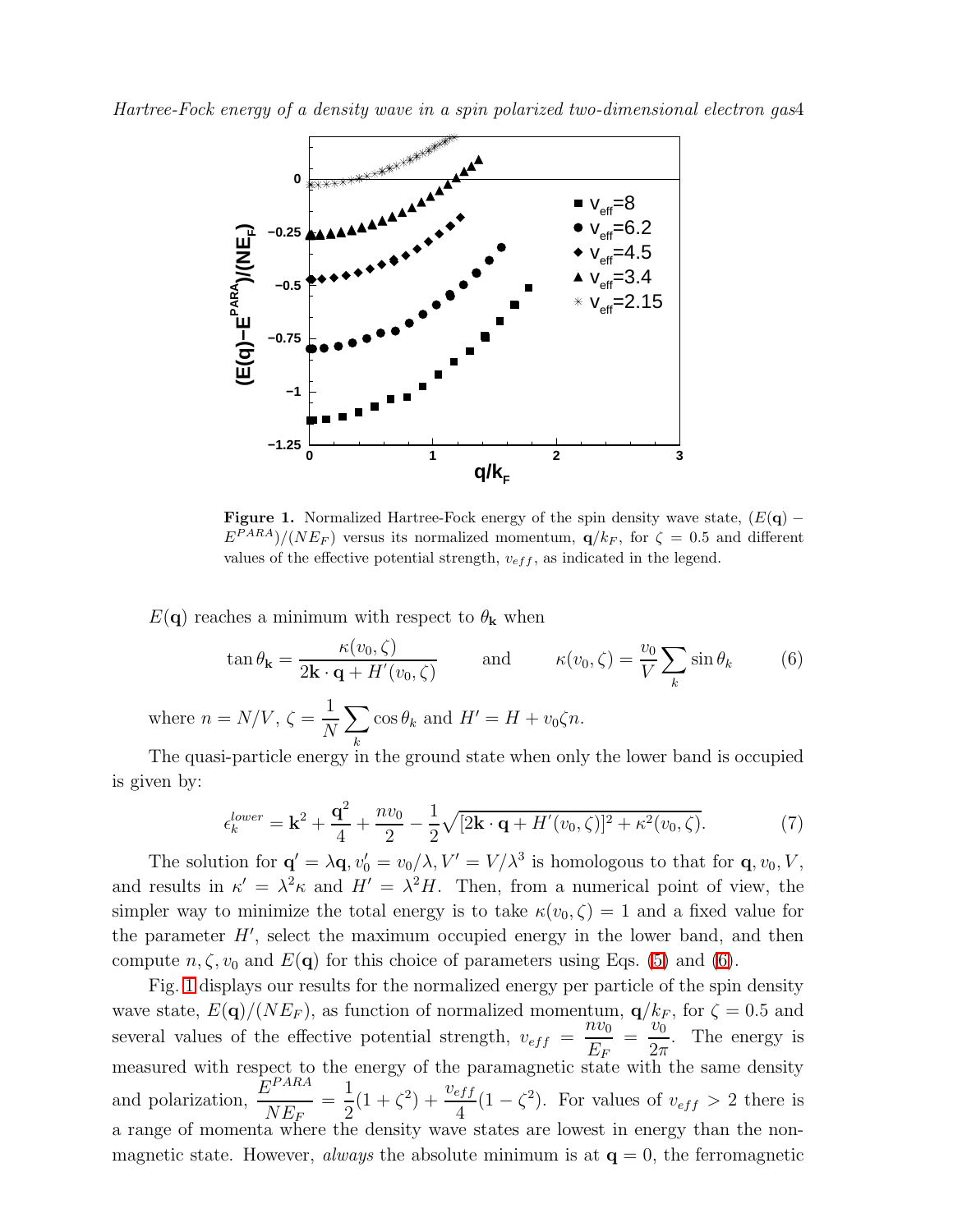

<span id="page-5-0"></span>Figure 2. Normalized Hartree-Fock energy of the spin density wave state,  $(E(q) E^{PARA})/(NE_F)$  versus its normalized momentum,  $\mathbf{q}/k_F$ , for an effective interaction strength of  $v_{eff} = 2.15$  and  $\zeta = 0$  (stars),  $\zeta = 0.5$  (circles) and  $\zeta = 1$  (squares).

state. The range of momenta where the density wave states are stable increases with the strength of the interactions, while the energies get reduced.

Fig. [2](#page-5-0) shows the normalized energy for  $v_{eff}$  = 2.15 and three values of the polarization,  $\zeta = 0, 0.5, 0.9$ . The range of momenta where the density wave state is lower in energy is the same for all values of polarization. However, the energies increase with polarization.

By scaling the energies and momenta we find that all our numerical results overlap on a single curve. Fig. [\(3\)](#page-6-6) displays our results for the energy per particle relative to the energy of the paramagnetic state  $\Delta \epsilon(\mathbf{q}) = (E(\mathbf{q}) - E^{PARA})/(NE_F)$  divided over  $\epsilon_{sd} = (v_{eff} - 2)(1 - \zeta^2)/4$  as a function of the scaled momentum  $\tilde{q} =$ q  $k_F\sqrt{v_{eff}-2}$ . We have studied a full range of values of  $v_0$  and  $\zeta$ . All the data are in excellent agreement with the surprising simple scaling relation:

$$
\frac{\Delta \epsilon(\mathbf{q})}{\epsilon_{scl}} = \tilde{q}^2 - 1. \tag{8}
$$

<span id="page-5-1"></span>Therefore, the HF energy of a two-dimensional density wave (Eq. [\(5\)](#page-3-0)) is a quadratic function of the wave-vector for any value of the polarization and strength interaction.

In conclusion, we have found that independently of the polarization, for  $v_{eff} > 2$ and wave-vector  $q \langle k_F \sqrt{v_{eff} - 2} \rangle$  the density wave ground state is lower in energy than the paramagnetic state. In all cases, the absolute minima is the ferromagnetic state with  $\mathbf{q} = 0$ , but the depth of the minima scales with the polarization as  $(1 - \zeta^2)$ . As a consequence, in a highly polarized electron gas the density wave states are very close in energy to the ferromagnetic instability. Because a short range potential is the most unfavorable for the development of density instabilities, that fact suggests that in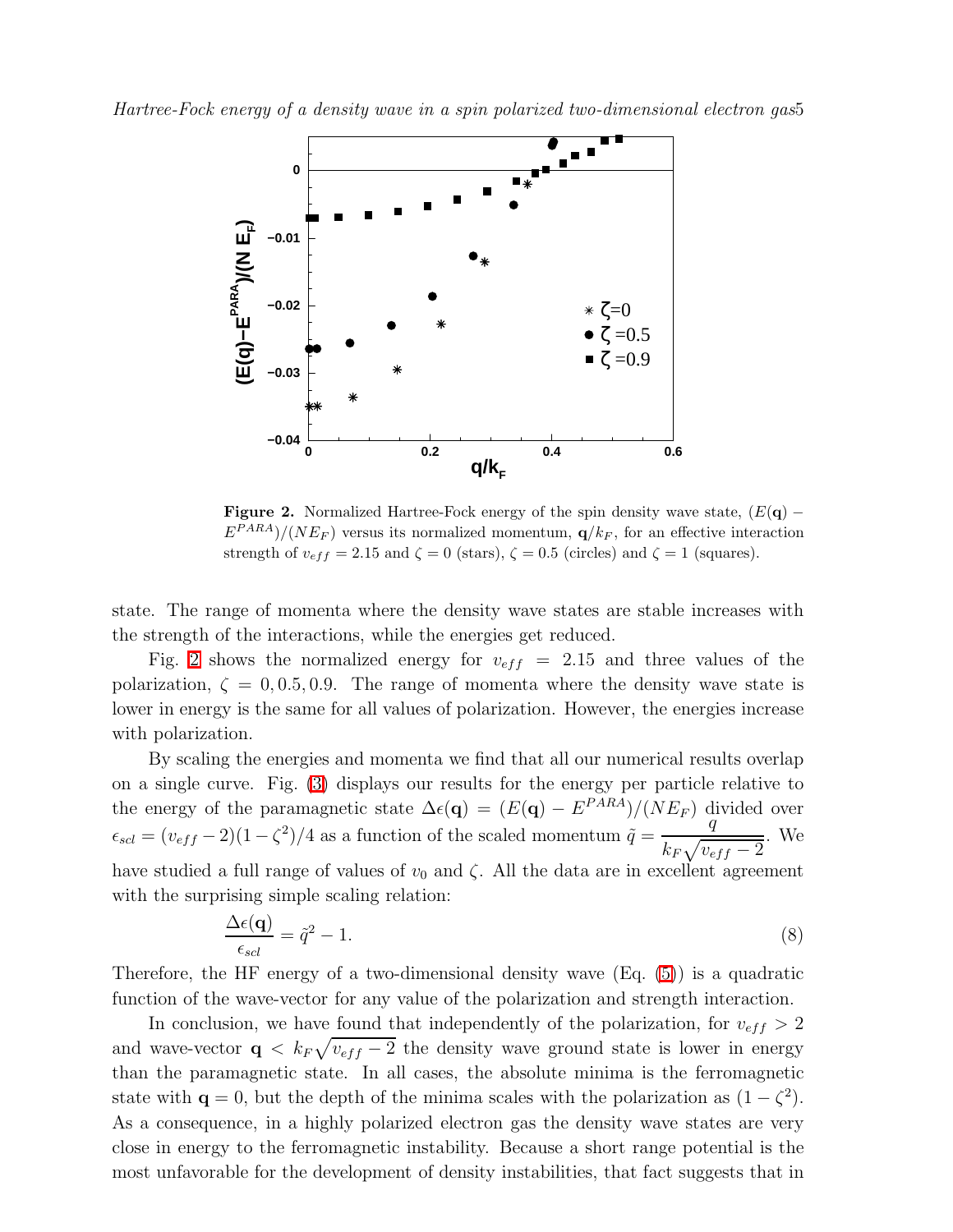

<span id="page-6-6"></span>Figure 3. Scaled Hartree-Fock energy per particle of the spin density wave state,  $\Delta \epsilon(\mathbf{q})/\epsilon_{scl}$ , as a function of the scaled momentum,  $\tilde{q} = q/(k_F\sqrt{v_{eff}-2})$ . Circles correspond to different values of  $v_{eff}$  (between 2 and 8) and polarization  $\zeta = 0.05$ and 0.9. The solid line corresponds to the scaling relation Eq. [\(8\)](#page-5-1).

real systems the ground state might be a density wave state in some range of densities and spin polarizations [\[16\]](#page-7-9). Since in two dimensions transitions to long-range order phases take place at zero temperature, the extension of our arguments to the geometry of real systems, quasi-two-dimensional heterostructures, thus allowing direct comparison with experimental results [\[5\]](#page-6-4), is currently being investigated.

## Acknowledgments

We are grateful to T. Dietl, R. S. Fishman, M. R. Geller and J. R. Manson for enlightened discussions. We acknowledge the financial support provided by the Department of Energy, grant no. DE-FG02-01ER45897.

### <span id="page-6-0"></span>References

- <span id="page-6-1"></span>[1] Lilly M. P., Cooper K. B., Eisenstein J. P., Pfeiffer L. N. and West K. W. 1999 Phys. Rev. Lett. 82, 394
- <span id="page-6-2"></span>[2] Du R. R., Tsui D. C., Stormer H. L., Pfeiffer L. N., Baldwin K. W. and West K. W. 1999 Solid State Commun. 109, 389
- <span id="page-6-3"></span>[3] Dultz S. C. and Jiang H. W. 2000 Phys. Rev. Lett. 84, 4689
- <span id="page-6-4"></span>[4] Ilani S., Yacoby A., Mahalu D. and Shtrikman H. 2000 Phys. Rev. Lett. 84, 3133
- [5] Kossacki P., Kudelski A., Gaj J. A., Cibert J., Tatarenko S., Ferrand D., Wasiela A., Deveaud B. and Dietl T. 2002 Physica E 12, 344 Kossacki P., Ferrand D., Arnoult A., Cibert J., Tatarenko S., Wasiela A., Merle d'Aubigné Y., Staehli J.-L., Ganiere J.-D., Bardyszewski W., Swiatek K., Sawicki M., Wróbel J. and Dietl T. 2000 Physica E 6, 709
- <span id="page-6-5"></span>[6] Attaccalite C., Moroni S., Gori-Giorgi P. and Bachelet G. B. 2002 Phys. Rev. Lett. 88, 256601 and reference therein